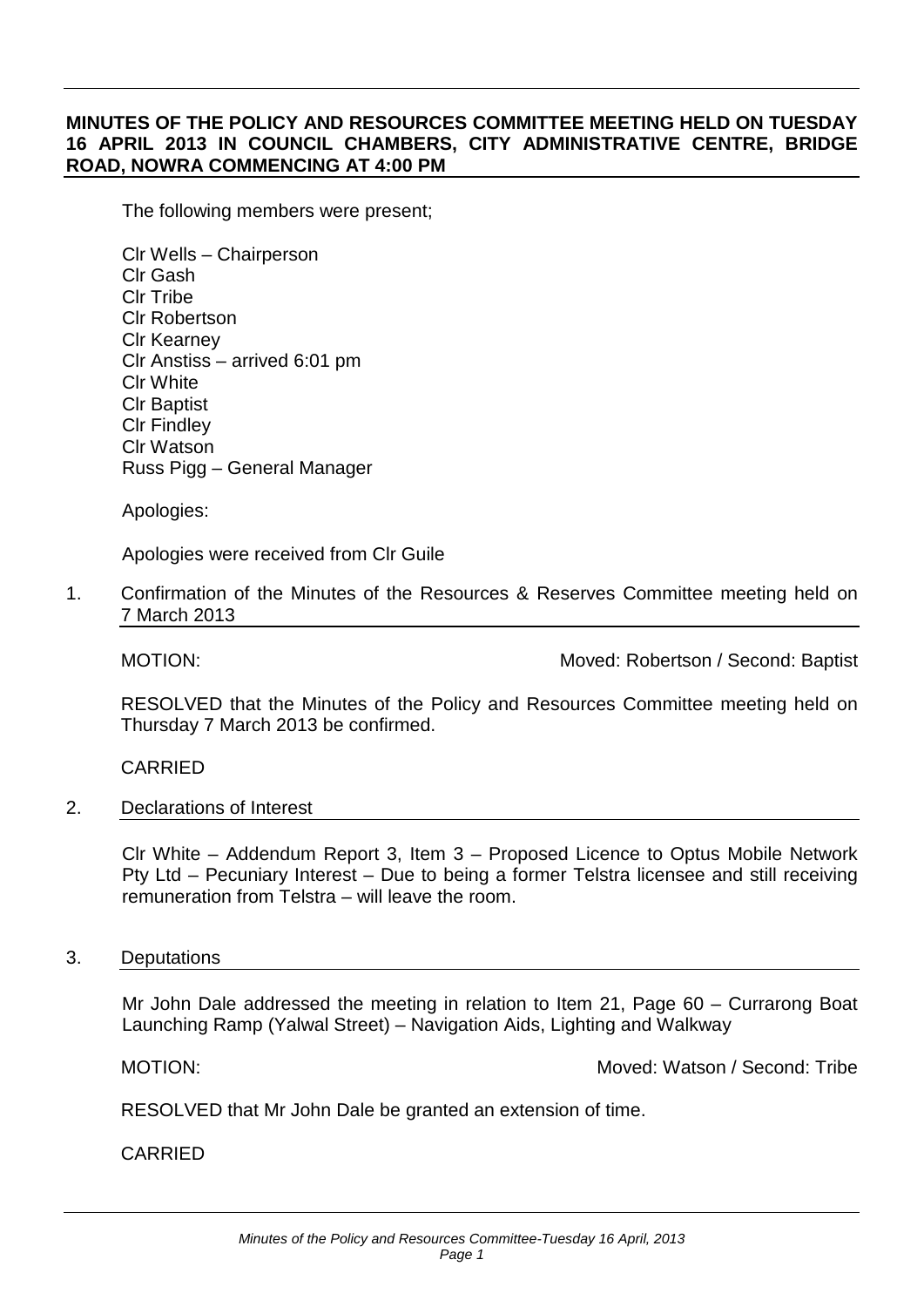Mr Grahame Hurst addressed the meeting in relation to Item 22, Page 64 – Shoalhaven River New Boat Launching Site Investigation

Mr David Tarbert, addressed the meeting in relation to Item 32, Page 80 – Draft Thomson Street Sporting Complex Master Plan

Mr Allan Hooper, addressed the meeting in relation to Addendum Report 3, Item 2, Page 3 – Proposed Local BMX Track Curleys Bay Reserve Prince Edward Avenue Culburra Beach

PROCEDURAL MOTION: Moved: Watson / Second: Robertson

That the following items be brought forward:

- a) Item 21, Page 60 Currarong Boat Launching Ramp (Yalwal St) Navigation aids, lighting and walkway;
- b) Item 22, Page 64 Shoalhaven River New Boat Launching Site Investigation;
- c) Item 32, Page 80 Draft Thomson Street Sporting Complex Master Plan; and
- d) Addendum Report 3, Item 2 Proposed Local BMX Track Curleys Bay Reserve Prince Edward Avenue Culburra Beach.

# CARRIED

4. (Item 21, Page 60) Currarong Boat Launching Ramp (Yalwal St) – Navigation Aids, Lighting and Walkway. The 4007E

MOTION: Moved: Watson / Second: Gash

RECOMMENDED that:

- a) Council investigate a low cost design option for a boat ramp walkway;
- b) The provision of this low-cost boat ramp walkway on the south-east elevation be included in Council's Waterways infrastructure Asset Management Plan and be funded to the extent \$30,000 in the 2013/14;
- c) The General Manager report to Council on options for alternative funding and low cost design investigation:
- d) The endorsement of a single light to make safer the emergency use of the ramp boat ramp; and
- e) Council advise RMS of the results of the community consultation process and, if requested, grant consent as reserve Trust Manager for the installation of navigation aids on the foreshore reserve.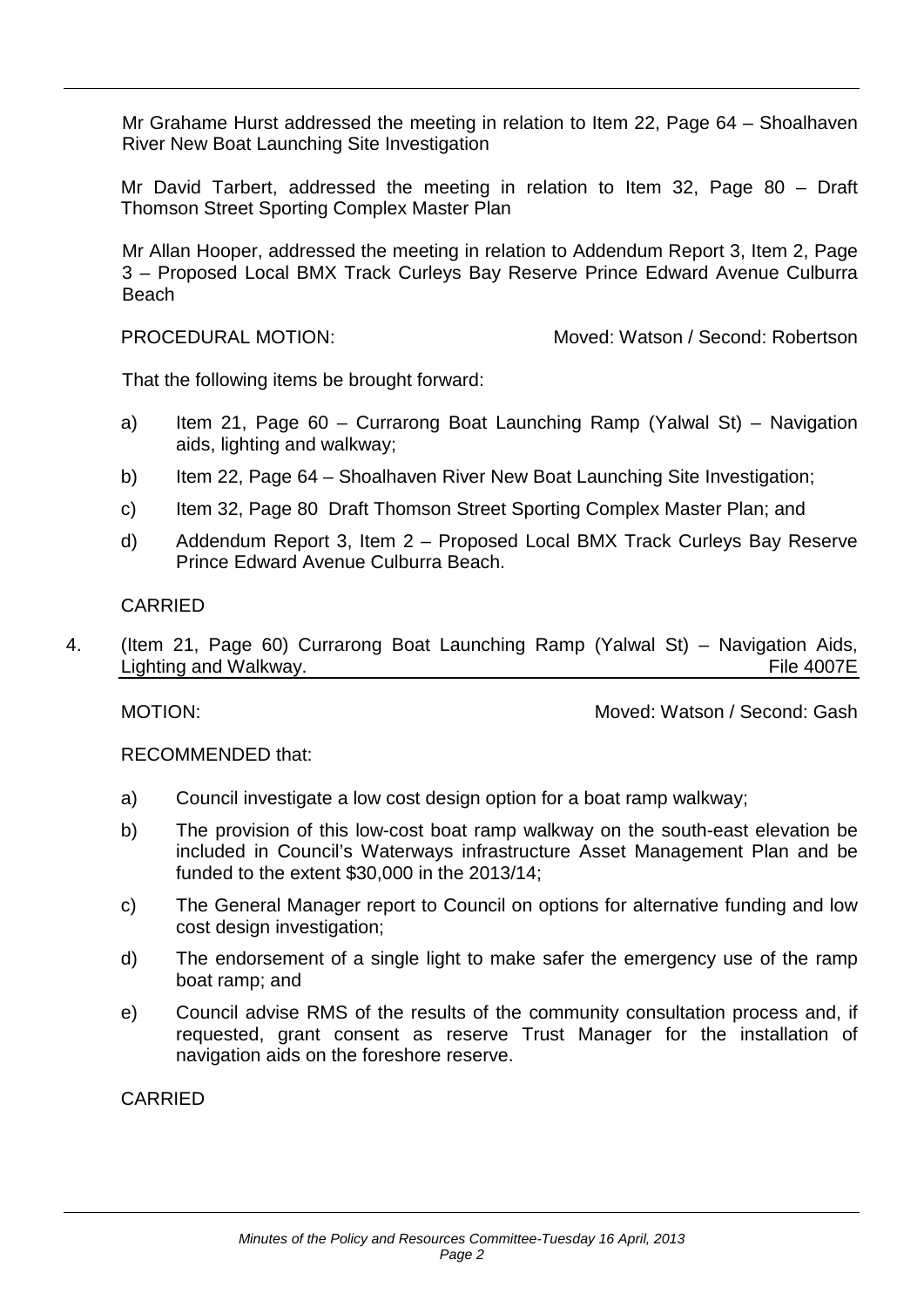### 5. (Item 22, Page 64) Shoalhaven River New Boat Launching Site Investigation File 45127E

MOTION: Moved: Watson / Second: Wells

RECOMMENDED that:

- a) The report be received for information;
- b) The General Manager undertake negotiations with Roads and Maritime Services on alternate uses of the grant funding; and
- c) Council formalise changes to its adopted policy position with the Upper Shoalhaven option taken out of the waterways safe boating plan.

CARRIED

### 6. (Item 32, Page 80) Draft Thomson Street Sporting Complex Master Plan File 44791E

MOTION: Moved: Findley / Second: Robertson

RECOMMENDED that:

- a) Council endorse the draft Thompson Street Master Plan, Option 1 and Option 2, for public exhibition for a period of 28 days;
- b) Council staff inform stakeholders, including the local CCB, the Community Committee, the Management Committee and neighbouring residents of the public exhibition period;
- c) Council receive a final report after the public exhibition period; and
- d) The draft Thomson Street Master Plan not be accepted until a site visit with Councillors, relevant senior staff and stakeholders has been undertaken.

CARRIED

7. (Addendum Report 3, Item 2) Proposed Local BMX Track Curleys Bay Reserve Prince Edward Avenue Culburra Beach File 29129e

MOTION: Moved: Wells / Second: Baptist

RECOMMENDED that the matter be deferred pending a site meeting with Councillors, relevant senior staff and stakeholders.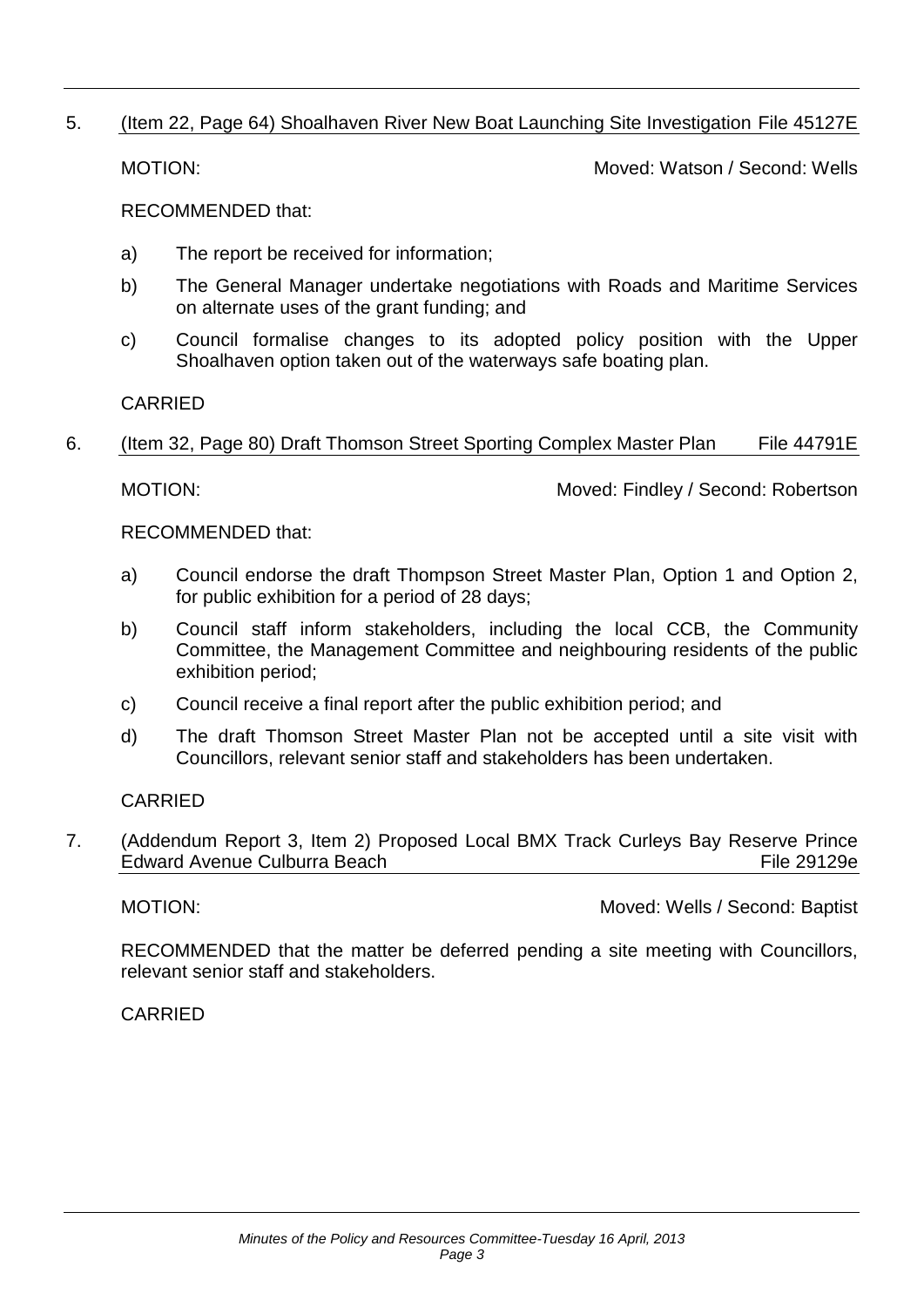# **FINANCE AND CORPORATE SERVICES**

8. Banking and Bill Payment Services Tender File 46384E

MOTION: Moved: Findley / Second: Baptist

RECOMMENDED that Council, in accordance with Section 10A (2)(d)(i) of the Local Government Act, 1993, consider a separate confidential report on this matter and that any decision made in confidential session be made public after Council has made its final decision.

#### CARRIED

9. Tender – Provision of Legal Services 2013 - 2016 **Films** File 46914E

MOTION: Moved: Robertson / Second: Findley

RECOMMENDED that Council, in accordance with Section 10A (2)(d)(i) of the Local Government Act, 1993, consider a separate confidential report on this matter and that any decision made in confidential session be made public after Council has made its final decision.

#### CARRIED

10. Review of Revenue Rates & Charges Policies File 31052E, 10945E, 20962E

MOTION: Moved: Baptist / Second: Kearney

RECOMMENDED that Council reaffirm the following policies:

- a) Rates Overdue Interest Rate POL12/144
- b) Rates and other Monies Delegation of Authority to Write Off POL12/145
- c) Rates Hardship Policy POL13/2
- d) Debt Recovery Policy POL13/1

#### CARRIED

11. Review of Purchasing and Fleet Policies File 5701E, 4092E, 16352E

MOTION: MOTION: MOTION:

RECOMMENDED that Council:

- a) Reaffirm the following Policies:
	- i) Purchasing Acceptance of Tenders Reports to Council POL12/148;
	- ii) Tender Evaluation Policy POL13/20;
	- iii) Statement of Business Ethics POL12/288;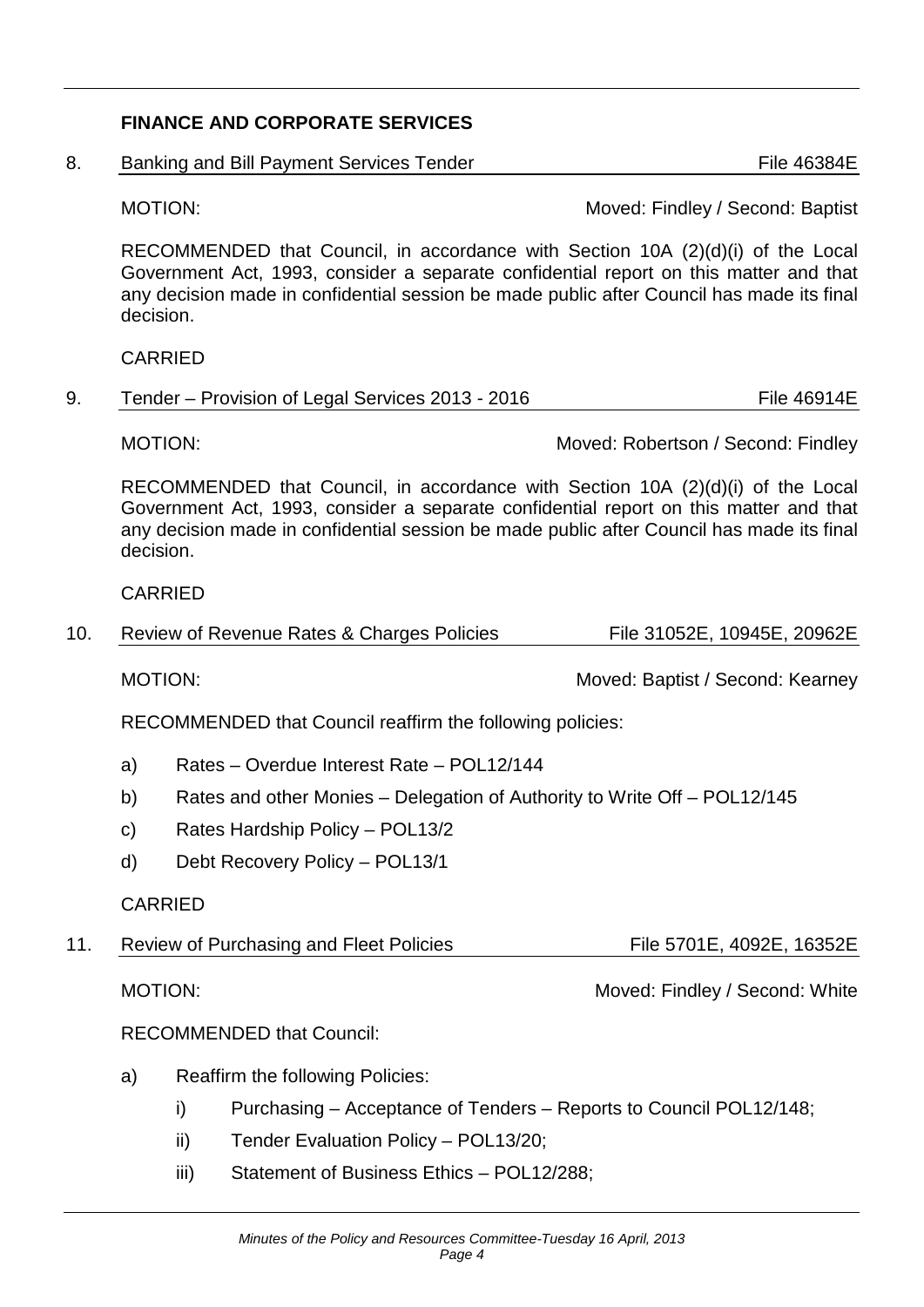- iv) Local Preference Policy POL12/10; and
- v) Plant Replacement Reserve POL12/143;
- b) Review Purchasing Policy POL12/101 to consider incorporating social responsibility preferencing and to reconsider the current local preferencing provisions.

| 12. | <b>Shoalhaven Entertainment Centre Hiring Policy</b> | <b>File 35525E</b> |
|-----|------------------------------------------------------|--------------------|
|-----|------------------------------------------------------|--------------------|

MOTION: Moved: Watson / Second: Kearney

RECOMMENDED that Council adopt the Shoalhaven Entertainment Centre Hiring Policy (POL12/283) with amendments as shown in this report.

CARRIED

13. Shoalhaven Entertainment Centre Sponsorship Policy File 355255 File 35525E

MOTION: Moved: Findley / Second: Baptist

RECOMMENDED that Council adopt the Shoalhaven Entertainment Centre Sponsorship Policy (POL12/286) with amendments as shown in this report.

CARRIED

14. Review of Mayor's Relief Fund Rules File 3926E

MOTION: MOTION: Moved: Robertson / Second: Findley

RECOMMENDED that Council adopts the amended Mayor's Relief Fund Rules – Policy 12/140 in accordance with the recommendations of the report.

CARRIED

15. Review of Investment Policy **Films** File 23767E

MOTION: Moved: Findley / Second: Baptist

RECOMMENDED that Council adopts the amended Investment Policy – Policy POL12/11 in accordance with the recommendations of the report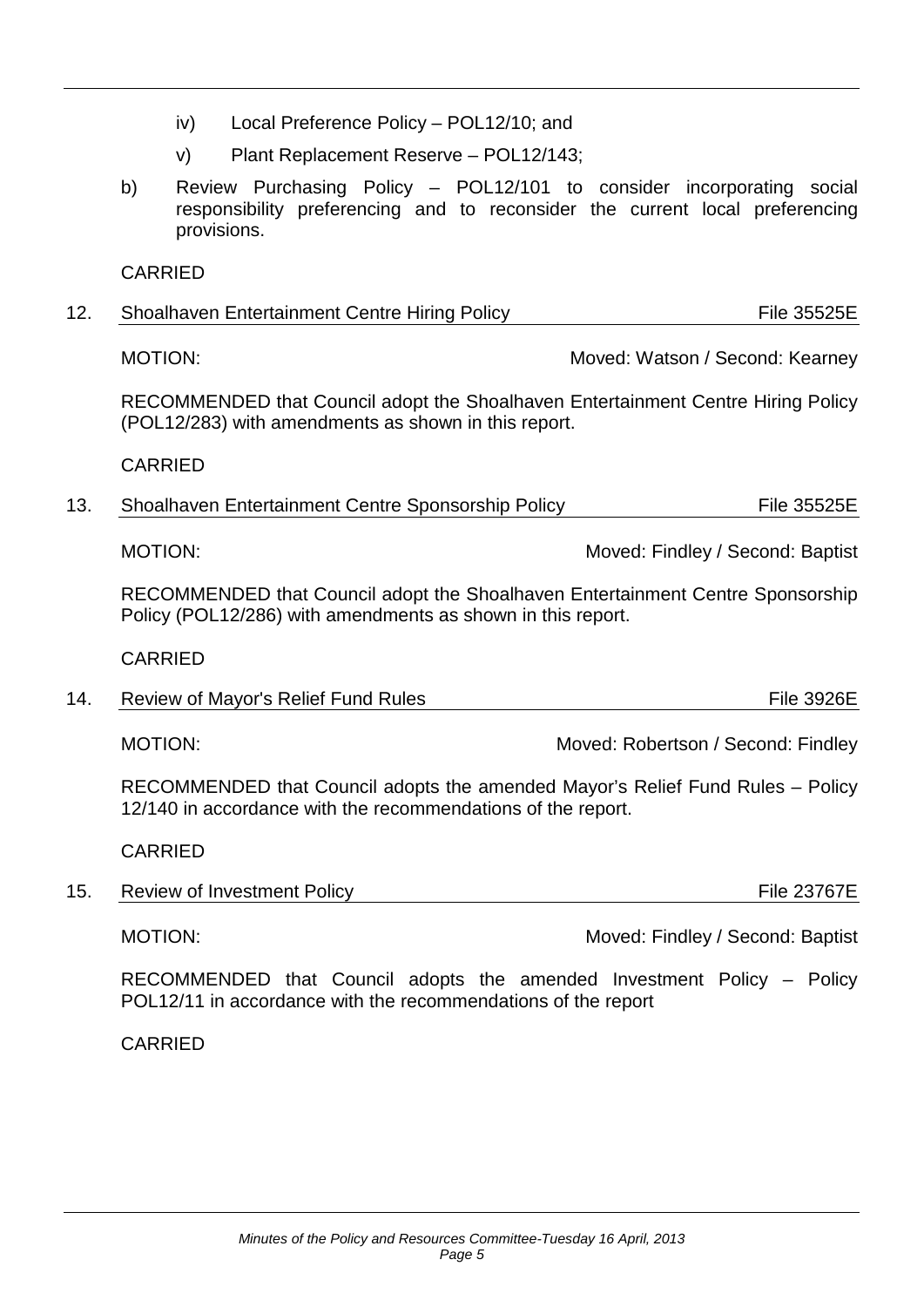### 16. Council's Revenue Policy & Potential Changes to Rating Structure

File 44691E & 2973E

MOTION: Moved: Wells / Second: Baptist

RESOLVED that the Committee, in accordance with its delegated authority, receive the report for information.

CARRIED

17. Proposed Changes to Boundaries for the Business Nowra Rating Category File 2973E

MOTION: Moved: Findley / Second: Baptist

RECOMMENDED that Council

- a) Adjust the boundaries of the Nowra CBD for rating purposes as detailed in the report;
- b) Contact each affected property owner notifying them of their change in rating category as in accordance with the relevant provisions of the NSW Local Government Act 1993; and
- c) Publicly exhibit the amended plan during the draft budget exhibition period.

CARRIED

18. Draft Budget 2013/14 **File 46023E** 

MOTION: Moved: Robertson / Second: White

RECOMMENDED that Council

- a) Adopts the 2013/14 Draft Budget and includes it as part of Council's Draft Delivery Program and Operational Plan for public exhibition for a period of 28 days from Friday  $26<sup>th</sup>$  April 2013; and
- b) Include the IRIS survey of informed community members as part of the community consultation process for public engagement.

CARRIED

# **CITY SERVICES AND OPERATIONS**

19. Development of Segments 8 to 12 – Shoalhaven Memorial Gardens & Lawn Cemetery File 7805E

MOTION: MOTION: MOTION:

RESOLVED that the Committee, in accordance with its delegated authority, approve the proposed design concept plans for development of Segment 8 – 12 at the Shoalhaven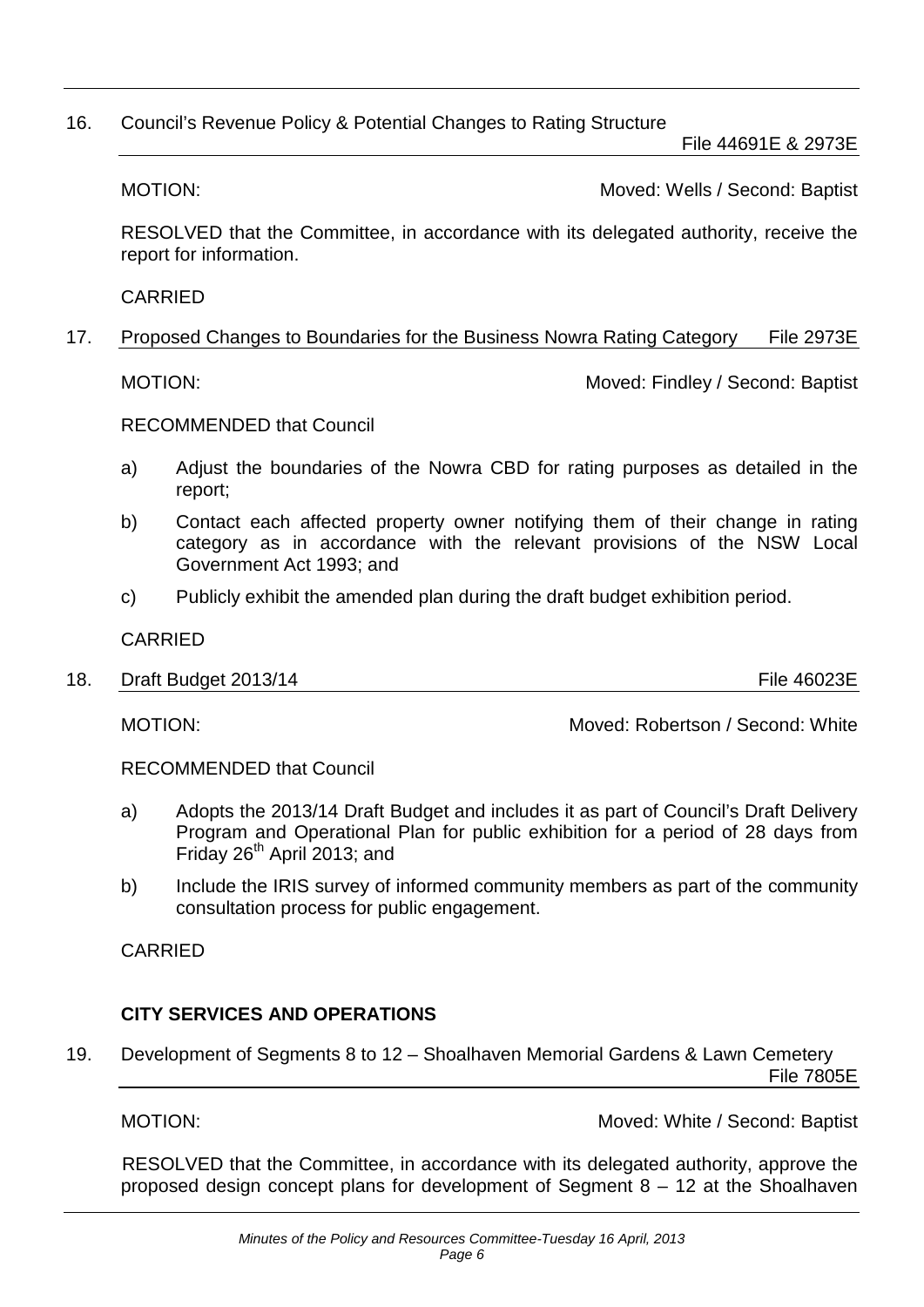Memorial Gardens and Lawn Cemetery, Worrigee and that these plans are the basis to proceed with detailed design work through development of concept, construction specification and cost estimates for Segment 11.

CARRIED

20. Waste Fund File 2828E

Note: Clr Gash left the meeting

MOTION: Moved: White / Second: Baptist

RESOLVED that the Committee, in accordance with its delegated authority, accept the Waste Fund Report for Information.

### CARRIED

21. Shoalhaven Bereavement Services - Industry Recycling Initiative File 7805E

Note: Clr Gash returned to the meeting

MOTION: Moved: Baptist / Second: Robertson

### RECOMMENDED that:

- a) Metals recovered from cremations and cast bronze accumulated at Council's Crematorium at Shoalhaven Memorial Gardens & Lawn Cemetery be recycled;
- b) A disclosure statement be provided to cremation applicants that Shoalhaven City Council participates in a recycling program for metals recovered from cremations;
- c) Cremation applicants be given the option of not participating in the metals recycling program; and
- d) Revenue from the metals recycling program is to be distributed among suitable charities (determined by the Mayor).

### CARRIED

| 22. | Tree Issues - 208 Penguin Head Road, Culburra Beach | <b>File 1852E</b> |
|-----|-----------------------------------------------------|-------------------|
|     |                                                     |                   |

MOTION: Moved: Gash / Second: Tribe

RESOLVED that the report on Tree Issues - 208 Penguin Head Road, Culburra Beach be received for information.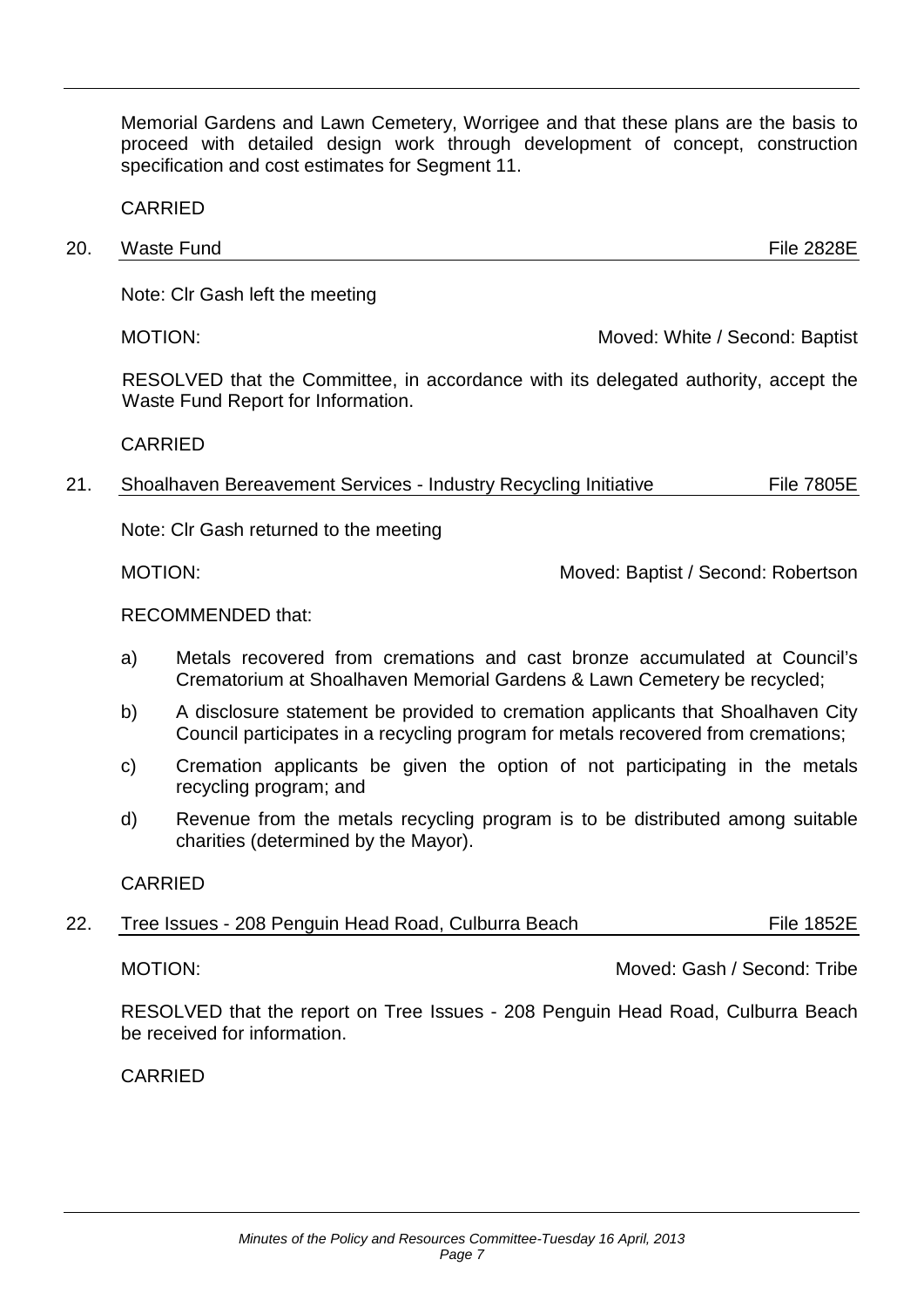# 23. Acceptance of Environmental Trust Grant Funds File 1538E, 17261E

RECOMMENDED that Council:

- a) Accept the "Emergency Pollution and Orphan Waste Clean-up Program" grant funding offer of \$8,000 to undertake removal of asbestos on Council land within the Heritage Estates (Birriga Avenue road reserve) Worrowing Heights;
- b) Vote the funds to job number 49003-38042; and
- c) Write to EPA thanking it for its cooperation and funding assistance towards this cleanup work and advising that Council accepts the grant funds offered.

CARRIED

24. Review of Emplacements of Plaques and Artefacts in Parks and Reserves Policy File 27803E

MOTION: Moved: Robertson / Second: Baptist

RECOMMENDED that Council adopt the Parks and Reserves – Emplacement of Plaques, Artefacts & Trees Policy (POL12/179) with amendments as detailed.

CARRIED

25. Review of Smoke Free Outdoor Sporting Facilities and Playground Policy

File 4538E

MOTION: Moved: White / Second: Kearney

RECOMMENDED that Council rescind the Smoke Free Outdoor Sporting Facilities and Playgrounds Policy (POL12/214).

CARRIED

| 26. | Ratepayer Advance 12 & 14 Derwent Street Callala Bay | File 46136E |
|-----|------------------------------------------------------|-------------|
|-----|------------------------------------------------------|-------------|

MOTION: MOTION: MOTION:

RECOMMENDED that Council enter into a Ratepayers Advance Agreement, executed under the Seal of Council with:

- a) Michael P Donnici & Christie A Wood of Lot 49 DP 10209 12 Derwent Street, Callala Bay in respect of Kerb and Gutter construction to the value of \$4,477.00 of which \$1,104.40 (including GST) is a contribution, \$3,372.60 is the advance and the amount to be repaid to the Ratepayer in 5 years at 5% interest is \$4,215.75; and
- b) Peter J & Patricia Robinson of Lot 50 DP 10209 14 Derwent Street, Callala Bay in respect of Kerb and Gutter construction to the value of \$4,961.33 of which

MOTION: MOTION: MOTION: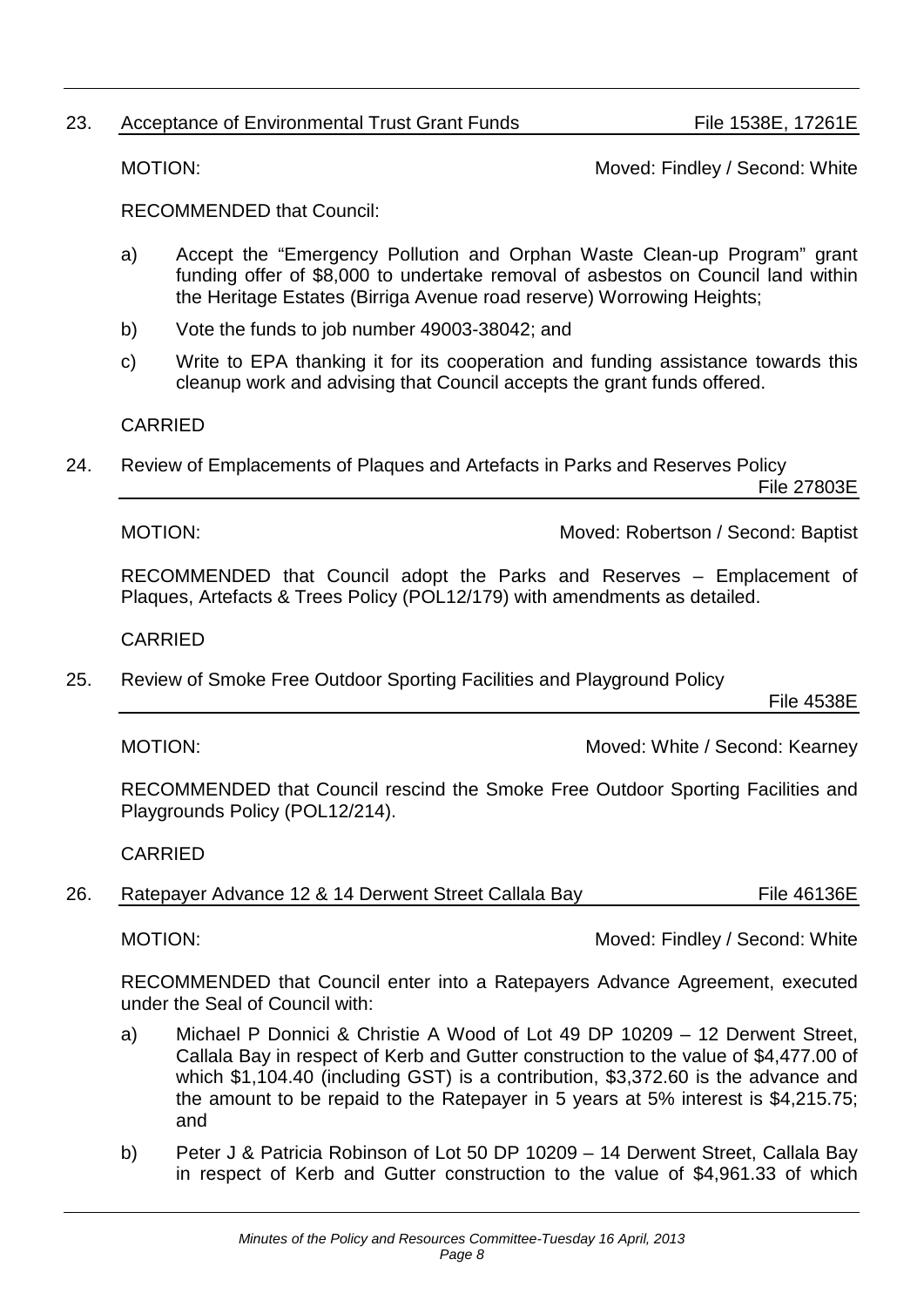\$1,223.88 (including GST) is a contribution, \$3,737.45 is the advance and the amount to be repaid to the Ratepayer in 5 years at 5% interest is \$4,671.82.

CARRIED

# **STRATEGIC PLANNING AND INFRASTRUCTURE**

27. Coal Seam Gas – PEL469 Licence Renewal and Proposed Legislation Changes

File 43091E

MOTION: MOTION: MOTION:

RESOLVED that in accordance with the Committee's delegated authority, Council make a submission to the draft SEPP Amendment regarding:

- a) All future residential growth areas identified in Council's draft LEP be identified as areas where coal seam gas extraction is prohibited;
- b) Land zoned R5 Large Lot Residential should be included on Schedule 3 of the SEPP as land where coal seam gas development is prohibited; and
- c) Request inclusion of RU4 and E4 zones as areas where coal seam gas development is prohibited.

## CARRIED

28. Currarong Boat Launching Ramp (Yalwal St) – Navigation aids, lighting and walkway.

File 4007E

Brought forward – see Item 4

| <b>File 45127E</b><br>29.<br>Shoalhaven River New Boat Launching Site Investigation |
|-------------------------------------------------------------------------------------|
|-------------------------------------------------------------------------------------|

Brought forward – see Item 5

30. Mollymook Surf Life Saving Club – Proposed Extension & Refurbishment File 14557E

MOTION: Moved: White / Second: Baptist

RESOLVED that in accordance with Committee's delegated authority from Council:

- a) The update report on the redevelopment of the Mollymook Surf Life Saving Club (MSLSC) building be received for information;
- b) Council confirm funding of \$250,000 that has been allocated in the draft 2013/14 capital budget to assist the MSLSC proposed extension and refurbishment; and
- c) A further report is presented to Council on the tender price, staging identified and cost identified of further separable stages.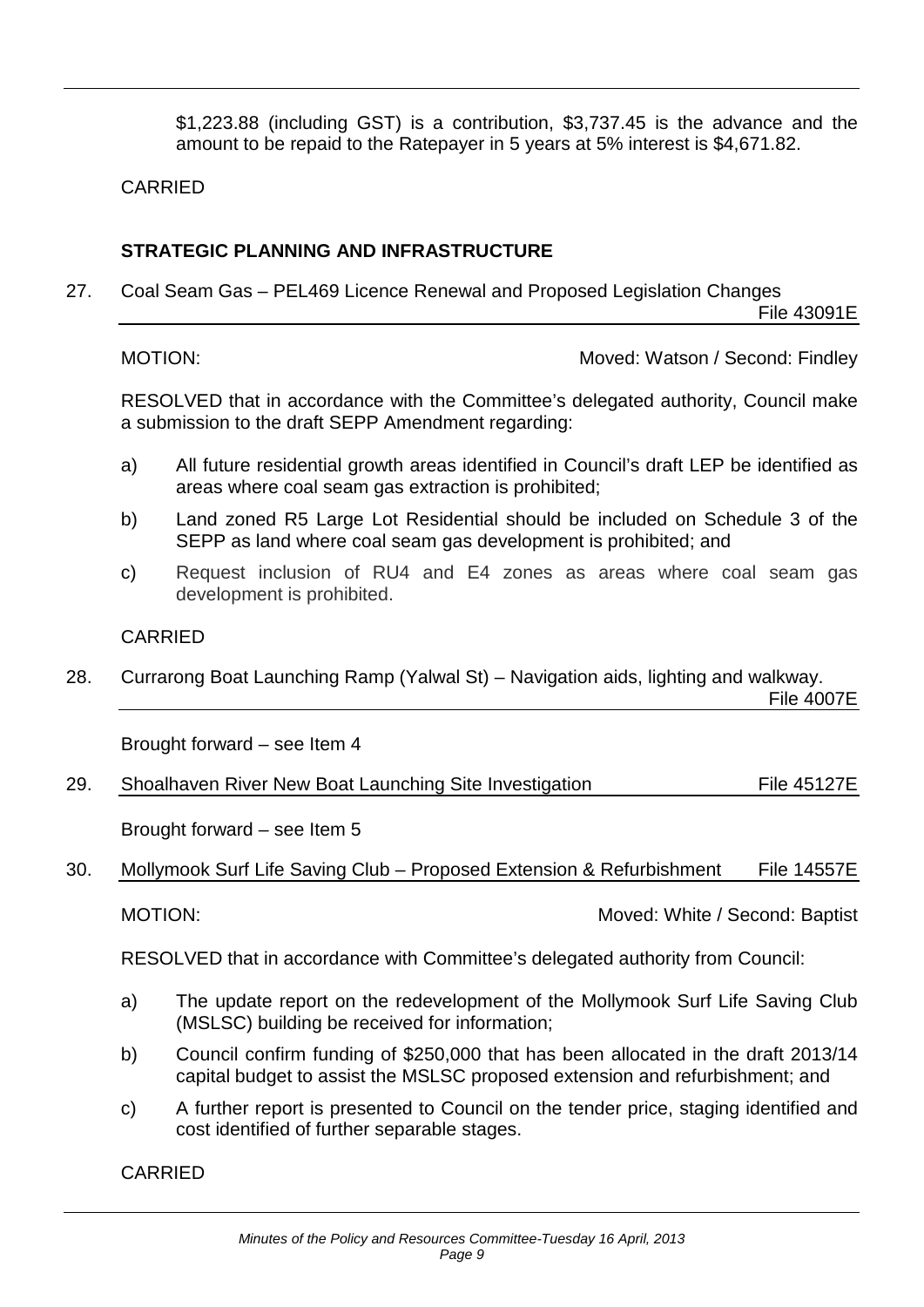# 31. Ulladulla Elevated Walkway **Films** 2012 12: The 41217E

MOTION: Moved: Gash / Second: White

RESOLVED, in accordance with the Committee's delegated authority from Council, that:

- a) In lieu of doors being provided, a roof and associated weatherproofing be provided on the first timber pod at the entrance to the walkway to minimise the ingress of rain onto the right of carriageway located on Lot 1 DP531711; and
- b) The cost of these works (\$7,000 estimate) be funded from existing operational budgets.

CARRIED

### 32. Petition – Huskisson, Vincentia and Jervis Bay Surrounds – Just for Dogs File 3220e

MOTION: Moved: Robertson / Second: Baptist

RESOLVED that in accordance with the Committee's delegated authority the report on Petition – Huskisson, Vincentia and Jervis Bay Surrounds – Just for Dogs be received for information.

CARRIED

33. Wheelbarrow, Monkey Mountain and Woodburn Roads – Conditions and Maintenance Schedule File 9099E; 42176E and 13199E

Note: Clr Kearney left the meeting

Note: Clr Anstiss arrived at the meeting

MOTION: MOTION: MOTION:

RESOLVED that, in accordance with the Committee's delegated authority from Council, the report on the condition and maintenance schedules for Wheelbarrow, Monkey Mountain and Woodburn Roads be received for information.

CARRIED

34. Nowra Pool Concept Design - Operational Costs File 3075E

Note: Clr Kearney returned to the meeting

Note: Clr Gash left the meeting

MOTION: Moved: Robertson / Second: Baptist

RESOLVED that in accordance with the Committee's delegated authority: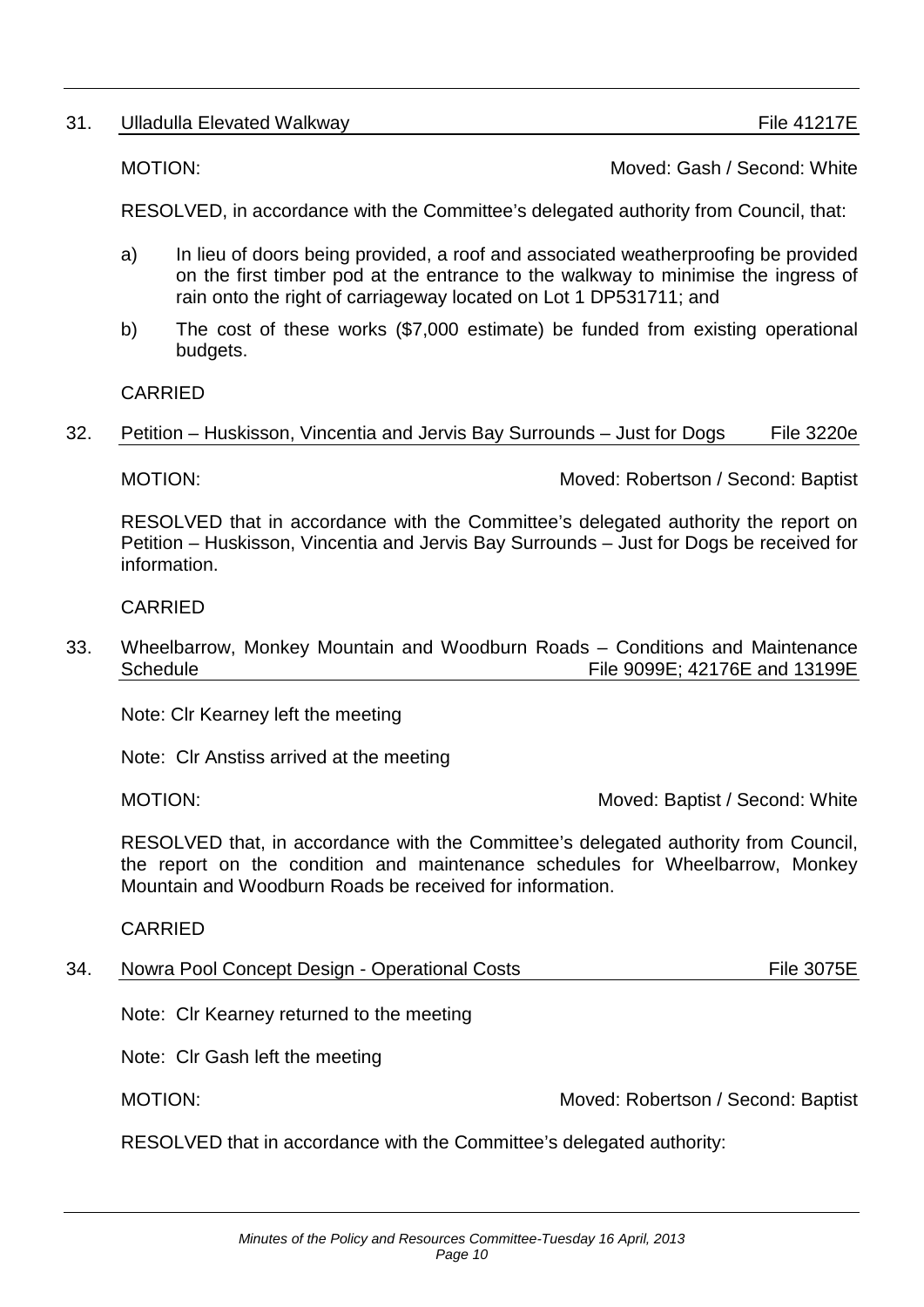- a) The report on operational costs of the Nowra pool redevelopment be received for information; and
- b) A further report be submitted on the options for six and twelve month operations of both Nowra and Bomaderry Pools and their associated combined operating budgets and include options for opening and closing one or both pools, comparing costs over 6 or 12 months and addressing usage.

35. Petition - Dredging of Sand from Navigation Channels in Sussex Inlet

File 11229E, 3420E

Note: Clr Gash returned to the meeting

MOTION: Moved: White / Second: Baptist

### RECOMMENDED that:

- a) Council make representations through the Member for South Coast, The Hon Shelley Hancock to the Minister for Roads and Ports for channel clearance dredging to improve the navigation channels in Sussex Inlet, on the same basis as the dredging of the Clyde River;
- b) Council make representations to the Member for South Coast, The Hon Shelley Hancock to organise a meeting with the Minister for Primary Industries to discuss options available and secure a pre-approval for a commercial sand dredging operation to remove sands and debris from the navigation channels in Sussex Inlet; and
- c) Following the meeting with the Member for South Coast and the Minister for Primary Industries, a report on this matter be prepared for Council on how to proceed.

### CARRIED

36. Notification of Upcoming Conference – FMA National Floodplain Management Conference File 4355E

MOTION: Moved: Gash / Second: Watson

### RECOMMENDED that:

- a) Council notes the details of the forthcoming conference, Floodplain Management Association National Floodplain Management Conference, Scheduled for 28 – 31 May 2013, at Tweed Heads NSW;
- b) Council authorises available Councillors to attend the conference and such attendance be deemed Council Business;
- c) Council meets the travel, registration fees, accommodation and all reasonable outof-pocket expenses in accordance with its adopted policy; and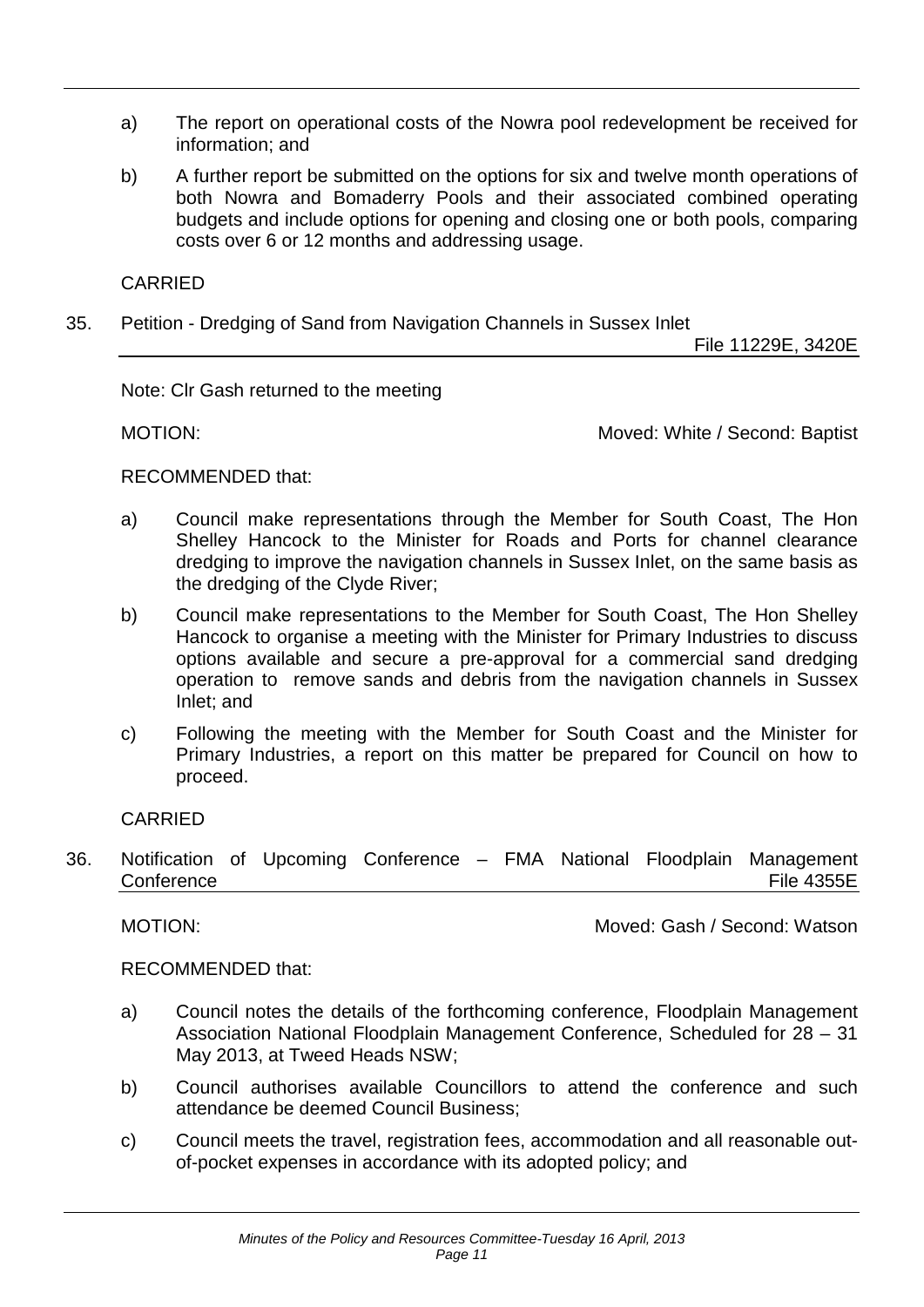- d) Councillors attending the conference provide a written report within 30 days of returning from the conference.
- e) Clr White and Kearney be nominated as voting delegates.

37. Recreation and Community Facilities Policy Review File 29439E, 27502E, 16417E, 12843E, 12623E, 29624E

MOTION: MOTION: MOTION:

RECOMMENDED that:

- a) Council rescind public policy POL08/378, Sports Tourism Upgrading Sporting Facilities, for reasons expressed within the report;
- b) Council reaffirm the following public policies:
	- i) POL12/237, Provision of Local Area BMX Circuits Policy, without amendment;
	- ii) POL12/274, Provision of Skate Parks, without amendment;
	- iii) POL12/276, Icon Park, without amendment;
	- iv) POL08/377, Sporting Groups Communications, without amendment and
	- v) POL12/213, Park Enhancement, without amendment.

### CARRIED

38. Ulladulla Sporting Complex – Office of Liquor Gaming and Racing - Upgrade Grass Courts File 27507e

MOTION: Moved: Anstiss / Second: Baptist

RECOMMENDED that:

- a) Council accept the \$50,000 funding from the Milton-Ulladulla Ex-Servos Limited as part of terms and conditions set by the Office of Liquor Gaming and Racing for additional gaming machines;
- b) Council invoice the Office of Liquor Gaming and Racing \$25,000 in April 2013 and \$25,000 in April 2014;
- c) Council allocate the funds to budget number 82568 to undertake capital work at Ulladulla Sports Park as identified in the terms and conditions set by the Office of Liquor Gaming and Racing;
- d) Council consolidate the funds to capital project savings in budget number 82568, Ulladulla Netball Court Resurface, to assist in the delivery of two additional hard courts and that any further savings be utilised in the delivery of additional assets identified within the report;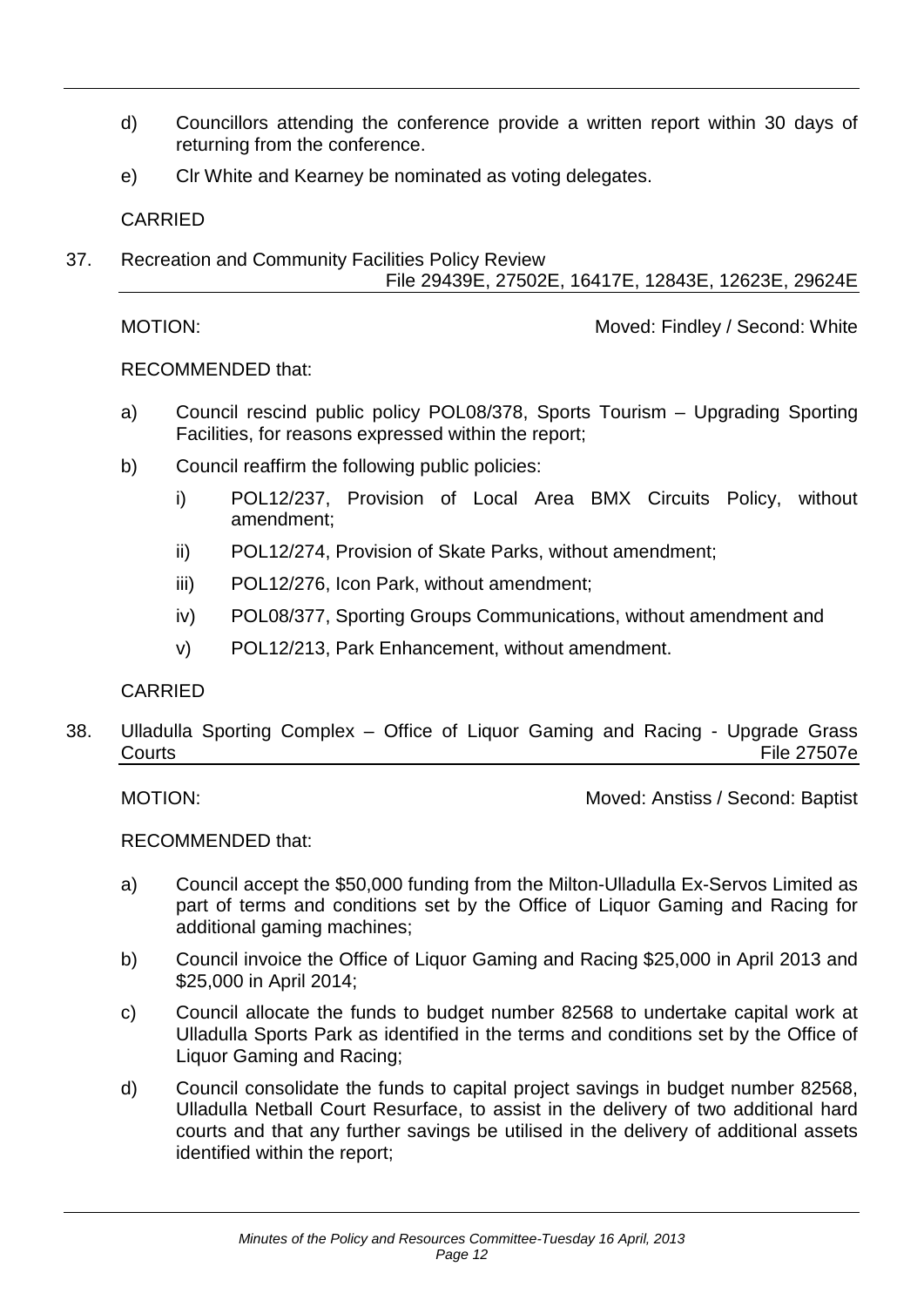- e) Council revote the funds in budget number 82568 as an identified Capital Delivery Project in 2013/14; and
- f) Council commence detailed design to construct two hard netball courts that incorporates an all weather cover from budget number 82568.

FOR: Tribe, Wells, Robertson, Kearney, Anstiss, White, Baptist, Watson, Gash, Russ Pigg

AGAINST: Findley

Brought forward – see Item 6.

40. Carbon Management Framework **Films** File 45185E

MOTION: Moved: Findley / Second: Baptist

RECOMMENDED that Council:

- a) Receive and note the report on carbon management by the Sustain Group for information;
- b) Set a target to reduce Council's energy consumption by 10% based on the 2012 Sustain Groups audit;
- c) Acknowledge that energy use reduction initiatives may require funding and should be included in Operational Plans;
- d) Support the inclusion of an energy management role/function within the Council organisation to identify savings and efficiency improvement options and that this be reflected in the Organisation restructure;
- e) Seek to maximise resource use reduction measures through a range of actions including those indentified in the Sustain Groups report;
- f) Receive a further report after the 2013 Federal Government election to consider the carbon price scheme status and appropriate Council response and actions.

### CARRIED

41. Voyager Memorial Park Huskisson – Revised draft Master Plan File 2893E

MOTION: Moved: Robertson / Second: Findley

RECOMMENDED that Council:

- a) Adopt the revised Voyager Memorial Park Master Plan;
- b) Allocate \$10,000 from existing budgets in the 2013-14 budget to support detail design of the Remembrance Court, in preparation of significant memorial services; and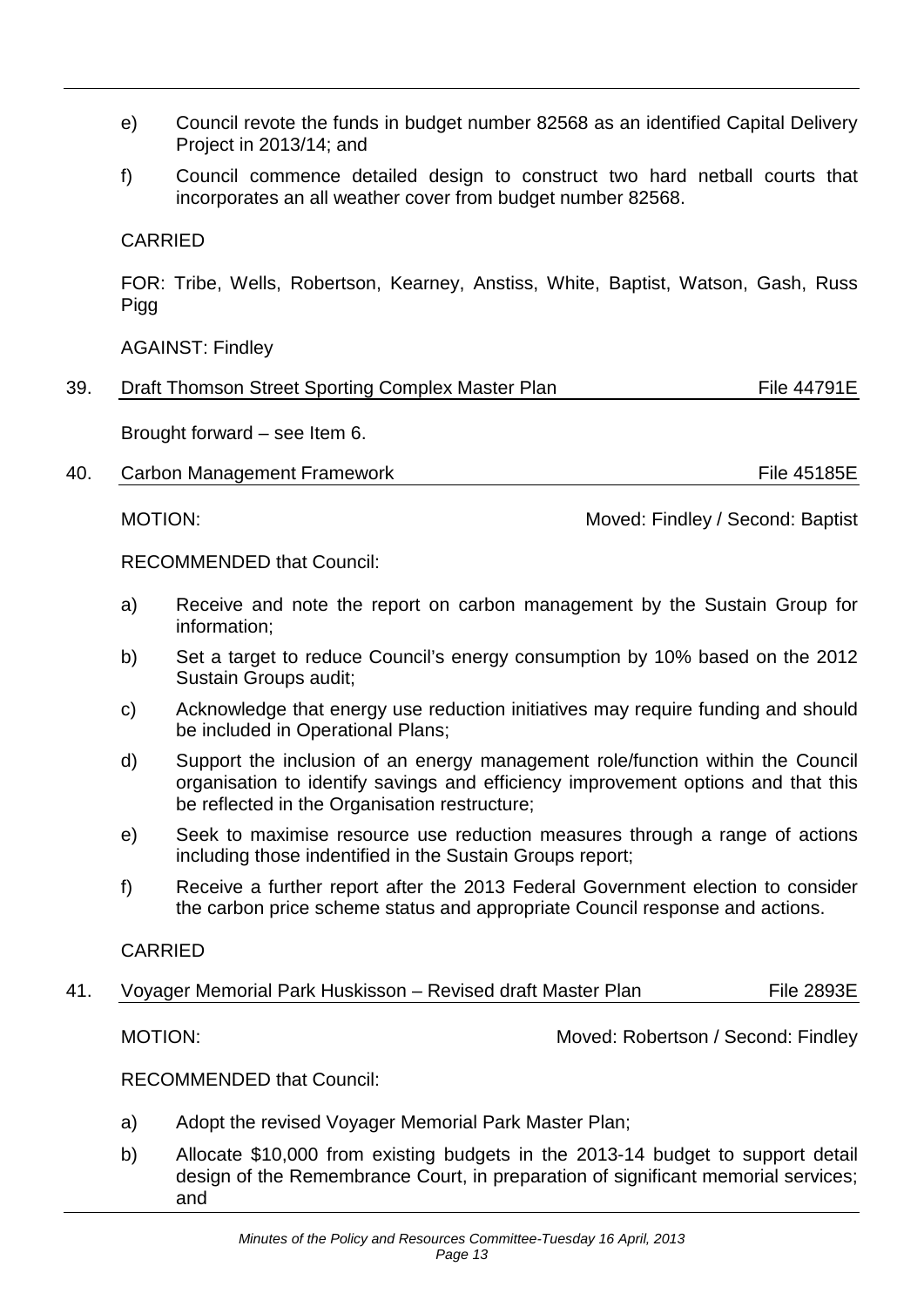c) Implement strategies as identified when funding becomes available.

CARRIED

## **SHOALHAVEN WATER**

42. Water Account Assistance - Dean's Gap Fire Affected Properties File 2213E

MOTION: Moved: Findley / Second: Baptist

RECOMMENDED that a rebate on water usage charges be provided to those fire affected properties adjacent to bushland and connected to town water, in accordance with the calculation described in this report.

CARRIED

## 43. Acquisition of Easement for Sewer Rising Main at Worrowing Heights File 46478E

MOTION: Moved: Robertson / Second: Tribe

RECOMMENDED that:

- a) Council resolves to acquire the Easement for Sewer Rising Main over Lot 31 DP854370 at Worrowing Heights, as shown on copy of that plan, marked 'Attachment A'.
- b) Council pays compensation of \$500 and reasonable legal costs associated with the acquisition, in accordance with the Land Acquisition (Just Terms Compensation) Act 1991, from Shoalhaven Water's Wastewater Fund.
- c) The Common Seal of the Council of the City of Shoalhaven be affixed to any documents required to be sealed, otherwise the General Manager is authorised to sign any documentation necessary to give effect to the resolution.

CARRIED

44. Acquisition from Greek Orthodox Church at Worrowing Heights File 45239E

MOTION: Moved: Robertson / Second: Gash

RECOMMENDED that:

- a) Council resolve to acquire the Easement for Sewer Rising Main 6 wide over Lot 1 DP807033 at Worrowing Heights, as shown on copy of DP647047, marked 'Attachment A'.
- b) Council pay compensation of \$1,900, plus GST, and reasonable legal costs associated with the acquisition, in accordance with the Land Acquisition (Just Terms Compensation) Act 1991, from Shoalhaven Water's Wastewater Fund.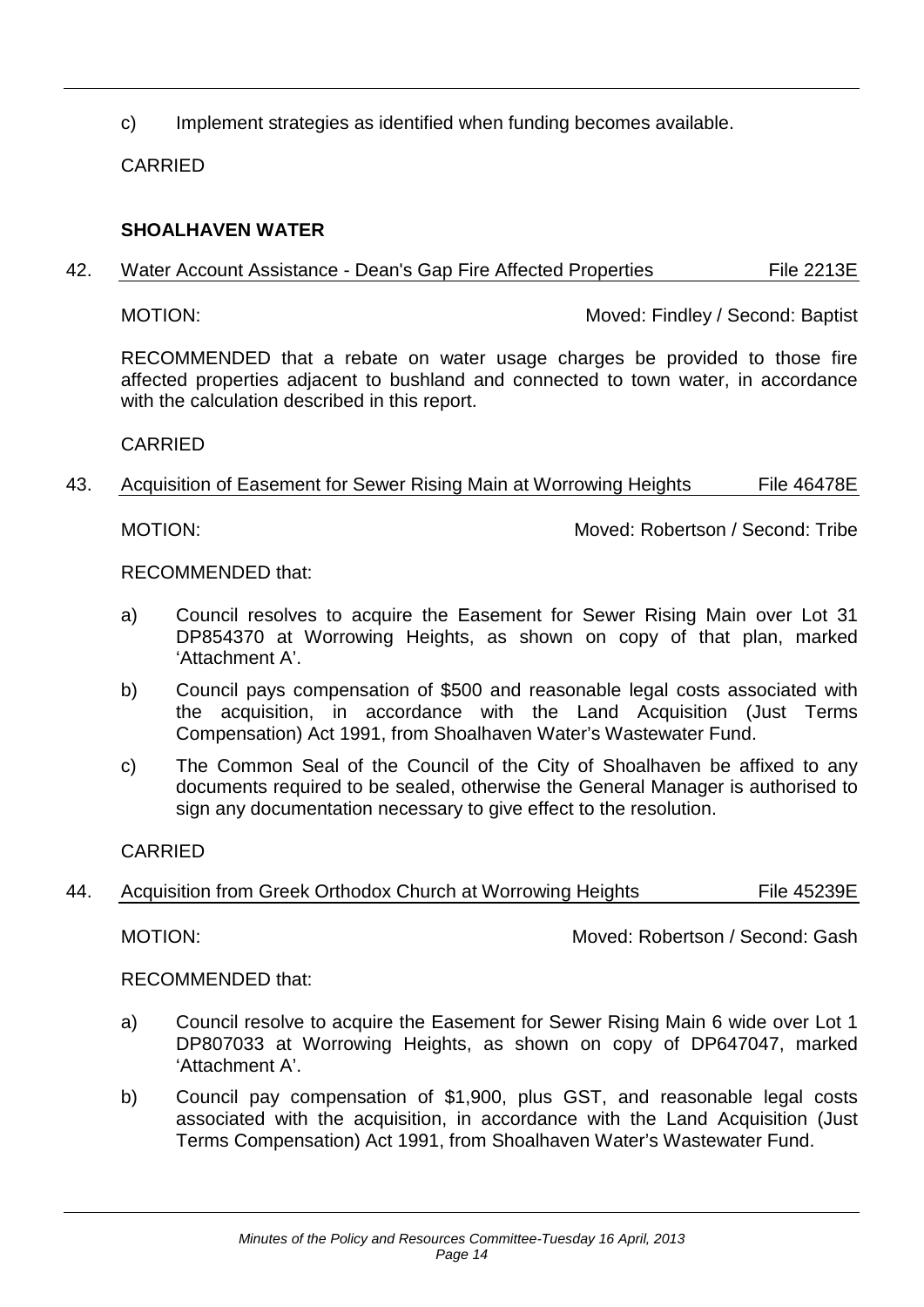c) The Common Seal of the Council of the City of Shoalhaven be affixed to any documents required to be sealed, otherwise the General Manager is authorised to sign any documentation necessary to give effect to the resolution.

CARRIED

45. Review of Shoalhaven Water Group Policies - Round 5 File 12039E

MOTION: Moved: Baptist / Second: Kearney

RECOMMENDED that:

- a) Council adopt the Public Policy, "Drinking Water Quality Policy", with minor changes as detailed within the report;
- b) Council place on public exhibition and seek submissions on the Local Approvals Policy, "Cross – Connection Control and Backflow Prevention Policy" with proposed changes as detailed within the report:
	- i) Should Council receive no submissions or submissions that would mean minor alteration to the policy then the policy be deemed adopted at the conclusion of the submissions period.
	- ii) Should Council receive submission(s) that are considered to have a significant effect on the policy then a further report be presented to Council.

CARRIED

# **DEVELOPMENT AND ENVIRONMENTAL SERVICES**

46. Proposed Addendum Report -- Tree Management Policy - Coastal Areas File 7378E

MOTION: Moved: Watson / Second: Robertson

RESOLVED that in accordance with the Committee's delegated authority the report be received for information.

CARRIED

# **CITY SERVICES AND OPERATIONS / FINANCE AND CORPORATE SERVICES**

47. Proposed Changes to Relationship between Council and SES File 2429E, 28875E

MOTION: Moved: Robertson / Second: White

RECOMMENDED that Council: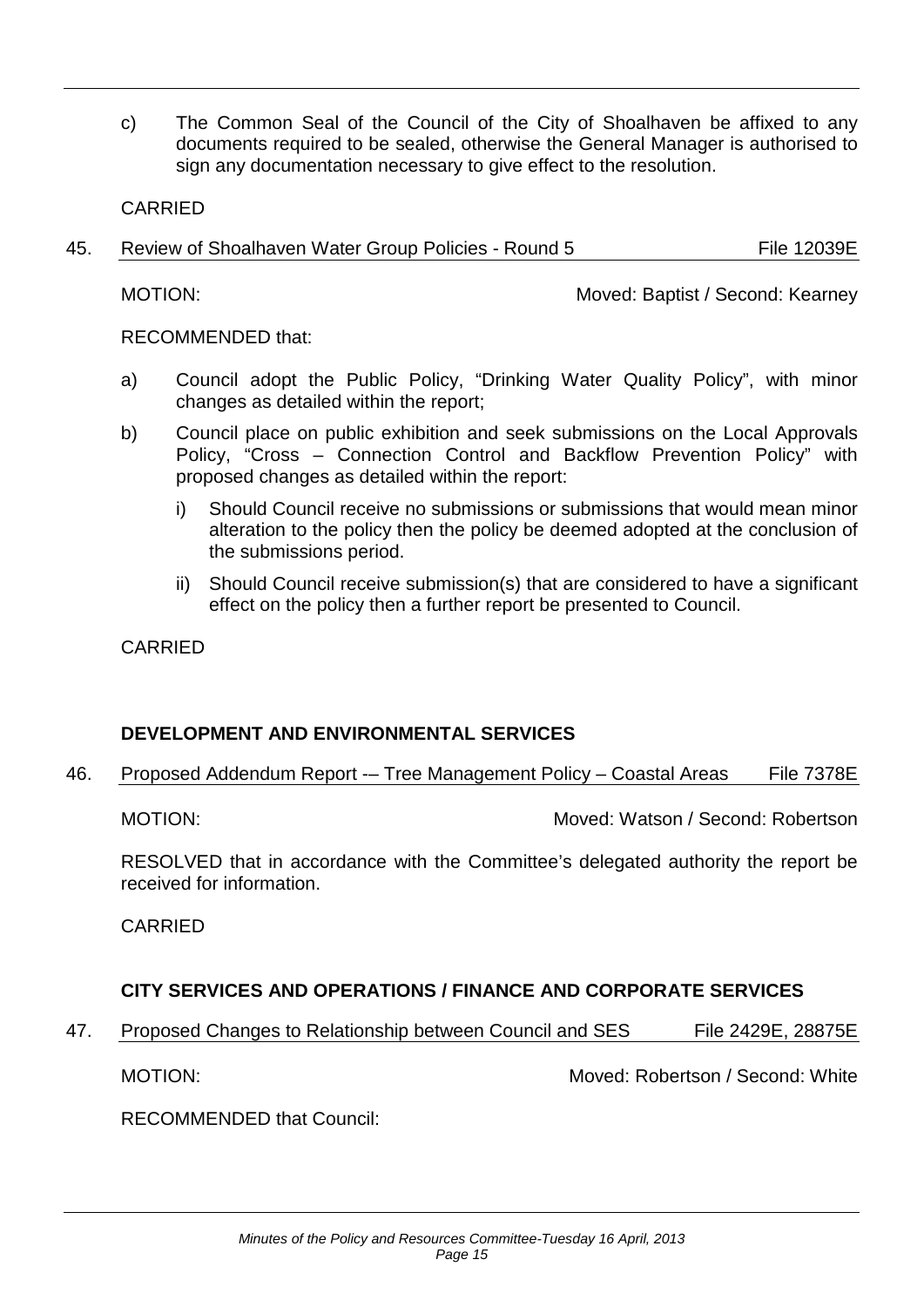- a) Approve the transfer of Council owned SES operational vehicles to the SES at Council's proportion of the market values agreed to by both the General Manager and the SES;
- b) Apply all existing SES operational budgets no longer required to its operational savings target; and
- c) Authorise the General Manager to sign on behalf of Council the Partnership Agreement between the NSW State Emergency Service and Shoalhaven City Council.

## **ADDENDUM REPORT 1 - FINANCE AND CORPORATE SERVICES**

48. Draft Delivery Program 2013 - 2017 & Operational Plan 2013 - 2014 File 45907E

MOTION: Moved: Findley / Second: Baptist

RECOMMENDED that the draft Delivery Program 2013 – 2017 and Operational Plan 2013 – 2014 be:

- a) Endorsed for the purposes of community consultation together with other elements of the Operational Plan 2013 – 2014; and
- b) Considered further by Council following the conduct of a community consultation program and receipt of community responses, prior to adoption of the final Delivery Program 2013 – 2017 and Operational Plan 2013 – 2014.

CARRIED

# **ADDENDUM REPORT 2 - CITY SERVICES AND OPERATIONS**

49. Homeless People in Public Places- Protocol- Nowra School of Arts Annex

File 44336E, 2582E

MOTION: Moved: Watson / Second: Baptist

RESOLVED that in accordance with the Committee's delegated authority, Council:

- a) Not support the use of the Annexure of the Nowra School of Arts as possible location for homeless people;
- b) Continue to participate in the Homelessness and Good Living Conditions Interagency;
- c) Invite representatives of the Homelessness and Good Living Conditions Interagency to brief Councillors on homelessness in the Shoalhaven;
- d) Advocate to State and Federal Government for increased resources and programs for the homeless.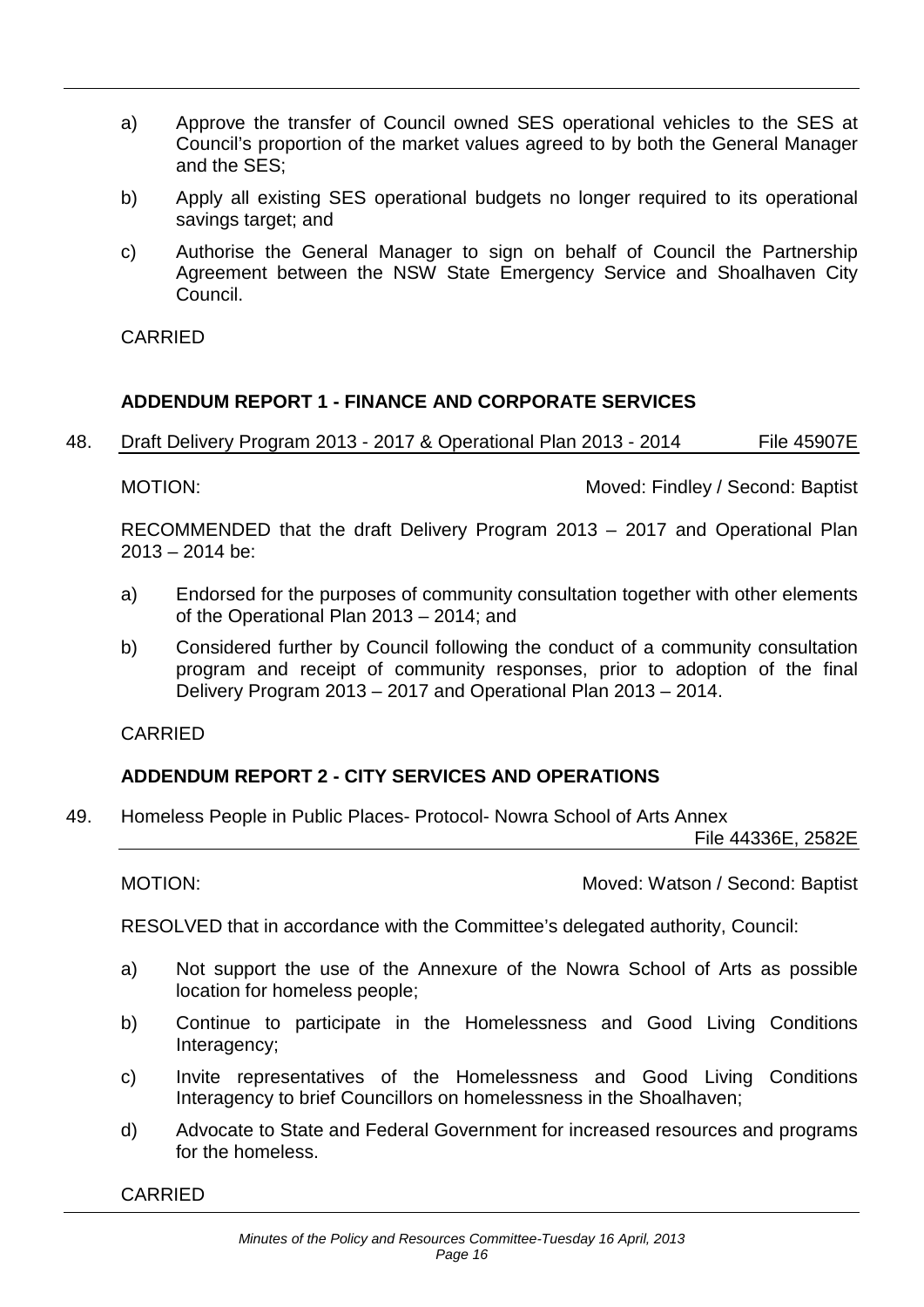# **ADDENDUM REPORT 3 - STRATEGIC PLANNING AND INFRASTRUCTURE**

50. Local Land Services Proposed Boundaries File 2006 File 2006 E

MOTION: Moved: White / Second: Findley

RESOLVED that in accordance with the Committee's delegated authority,

- a) Council write a submission to the Local Land Services Panel and contact the CEO of the Natural Resource Council, Mr Bryce Wilde, voicing Shoalhaven's strong opposition to its inclusion into Sydney Local Land Services area and supporting the model as currently exhibited on the Local Land Services 'Have your Say' website being South East Local Land Services;
- b) Council write a submission to Local Land Services Panel and contact the CEO of the Natural Resource Council, Mr Bryce Wilde, voicing Shoalhaven's concern with the proposed board membership which does not provide any opportunity for board members to be elected by NRM groups or local government.

## CARRIED

51. Proposed Local BMX Track Curleys Bay Reserve Prince Edward Avenue Culburra Beach File 29129E

Brought forward – see Item 7.

52. Proposed Licence to Optus Mobile Network Pty Ltd – Flat Rock Filtration Plant, 82 Filter Road, West Nowra **File 42531E** 

Clr White – Addendum Report 3, Item 3 – Proposed Licence to Optus Mobile Network Pty Ltd – Pecuniary Interest – Due to being a former Telstra licencee and still receiving remuneration from Telstra – left the room.

MOTION: MOTION: MOTION: MOTION: MOTION: MOTION: A Second: Gash

RECOMMENDED that:

- a) Enter into a Licence with Optus Network Pty Ltd over Part Portion 327 DP755952, known as 82 Filter Road, West Nowra, for a commencing rent of \$19,000p.a., plus GST, and subject to annual rent reviews of 5% from 15 May, 2013 for 5 years with 3 by 5 years consecutive licences to follow.
- b) Delegate authority to the General Manager to finalise negotiations in relation to the occupancy licence with Optus;
- c) The Common Seal of the Council of the City of Shoalhaven to be affixed to any documents required to be sealed and that otherwise the General Manager is authorised to sign any documentation necessary to give effect to this resolution.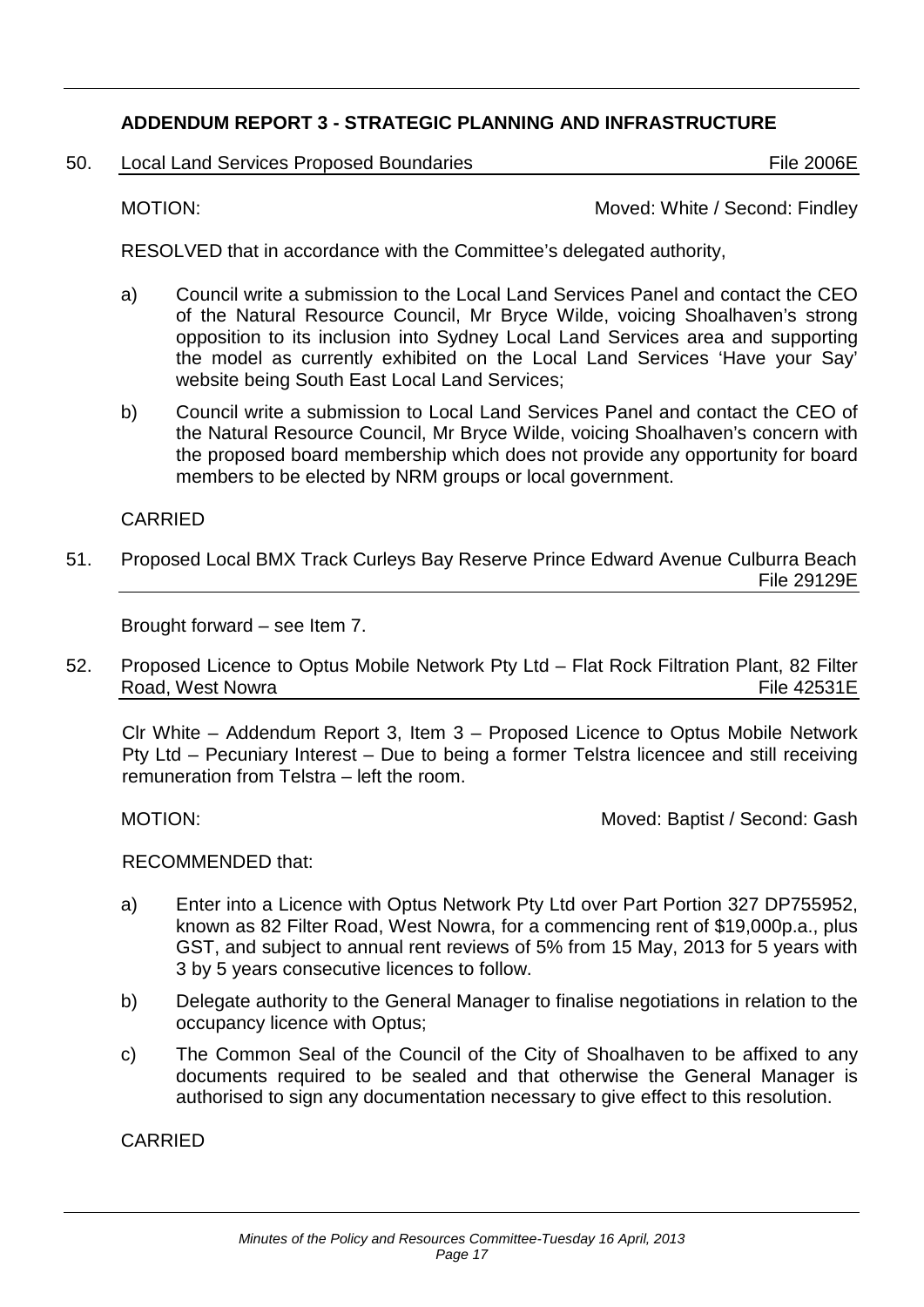### **ADDENDUM REPORT 4 - DEVELOPMENT AND ENVIRONMENTAL SERVICES / STRATEGIC PLANNING AND INFRASTRUCTURE / CITY SERVICES AND OPERATIONS**

53. Policy (POL08/232) – Tree Management Policy – Coastal Areas File 7378E

Note: Clr White returned to the meeting

MOTION: MOTION: MOTION: MOTION: MOTION: MOTION: MOTION: Gash

RECOMMENDED that Council:

- a) Adopt the proposed changes to the Tree Management Policy to enable the exemptions to be applied to private foreshore land under DCP 62 and reaffirm the remainder of the policy;
- b) Amend the Tree Preservation Order and gazette the changes;
- c) Advice be forwarded to all owners of affected private foreshore land of the changes and in particular when approval will still be required; and
- d) Carry out a further review of the Tree Management Policy prior to the gazettal of the Draft LEP 2013 to facilitate the preparation of a draft Development Control Plan (DCP) for tree management to enable a suitable transition from the current regulatory regime.

#### CARRIED

FOR: Wells, Tribe, Robertson, Kearney, White, Baptist, Watson, Gash, Russ Pigg

AGAINST: Findley

### **CONFIDENTIAL REPORT OF THE GENERAL MANAGER**

### **FINANCE AND CORPORATE SERVICES**

| <b>Item</b>                                        | Reason                                                                                                                                                                      |  |  |
|----------------------------------------------------|-----------------------------------------------------------------------------------------------------------------------------------------------------------------------------|--|--|
| Banking and Bill Payment Services Tender           | Section 10A(2)(d)(i) - Commercial<br>information of a confidential nature<br>that would if disclosed prejudice the<br>commercial position of the person<br>who supplied it. |  |  |
| Tender – Provision of Legal Services 2013-<br>2016 | Section 10A(2)(d)(i) - Commercial<br>information of a confidential nature<br>that would if disclosed prejudice the<br>commercial position of the person<br>who supplied it  |  |  |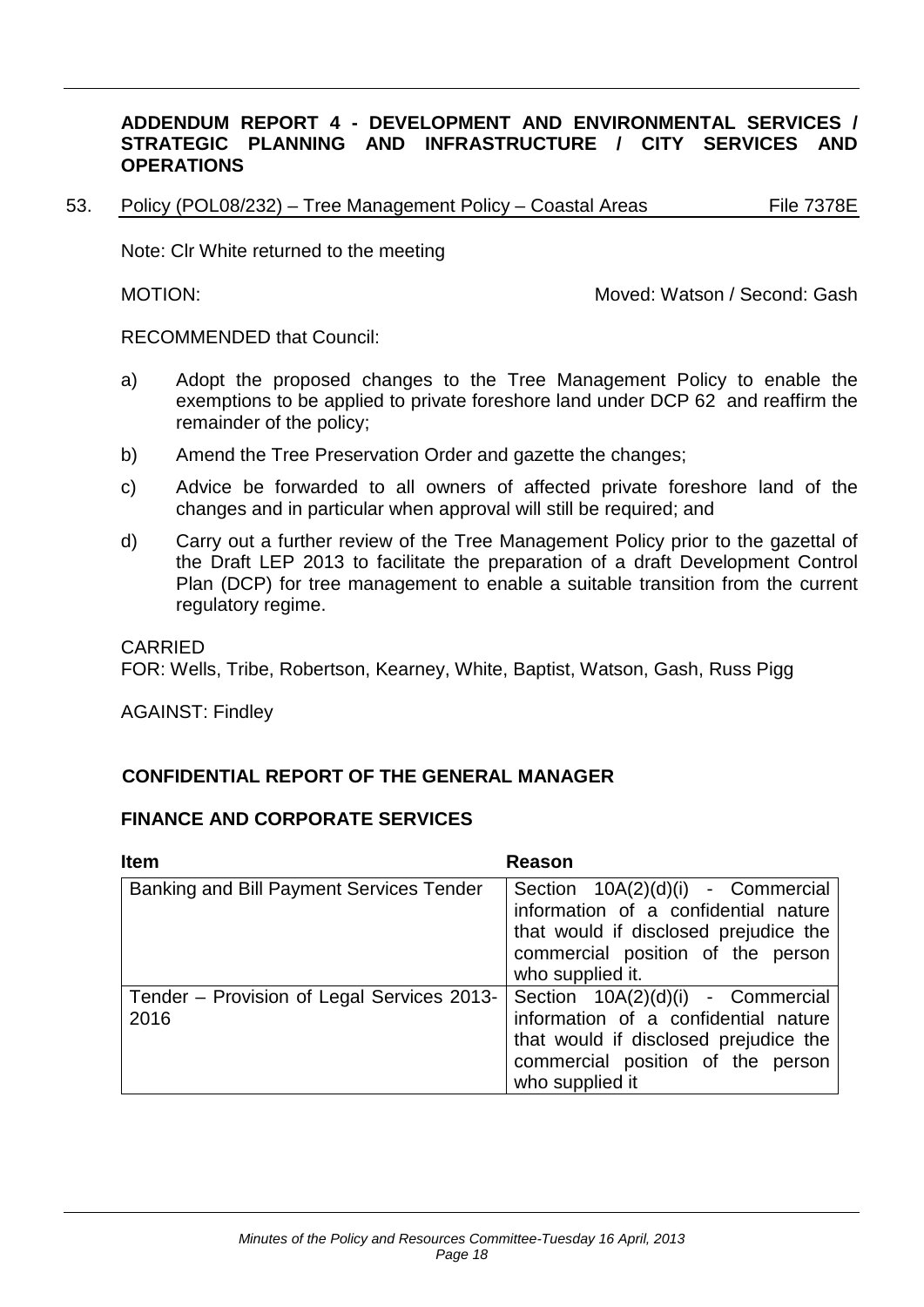# **CITY SERVICES AND OPERATIONS**

| <b>Item</b>                                          |  |  |         |  | <b>Reason</b>                                                                                                                                                                            |  |
|------------------------------------------------------|--|--|---------|--|------------------------------------------------------------------------------------------------------------------------------------------------------------------------------------------|--|
| Kinghorne Street Paving<br><b>Contractual Issues</b> |  |  | Defects |  | $-$ Section 10A(2)(c) - Information that<br>would if disclosed confer a<br>commercial advantage on a person<br>with whom the Council is conducting<br>(or proposes to conduct) business. |  |

# **STRATEGIC PLANNING AND INFRASTRUCTURE**

| <b>Item</b>                                                                                | <b>Reason</b>                                                                                                                          |  |
|--------------------------------------------------------------------------------------------|----------------------------------------------------------------------------------------------------------------------------------------|--|
| Biobanking Agreement – Garrad Reserve   Section $10A(2)(d)(i)$ - Commercial<br>Narrawallee | information of a confidential nature<br>that would if disclosed prejudice the<br>commercial position of the person<br>who supplied it. |  |

Pursuant to section 10A(4), the public were invited to make representations to the Policy and Resources Committee before any part of the meeting is closed, as to whether that part of the meeting should be closed.

MOTION: MOTION: MOTION:

That the Policy and Resources Committee exclude the press and public from the Meeting pursuant to section 10A(1)(a) of the Local Government Act, 1993 as it was to consider items of a confidential nature in relation to matters pursuant to Section 10A(2)(c) and 10A(2)(d)(i).

# CARRIED

The meeting moved into confidential the time being 6:32 pm.

The meeting moved into open session, the time being 6:39 pm.

54. Banking and Bill Payment Services Tender File 46384E

The following recommendation of the Policy and Resources Committee, whilst closed to the public, was read to the meeting by the Chairperson.

### MOTION:

That the recommendation remain confidential in accordance with Section 10A(2)(d)(i) of the Local Government Act 1993.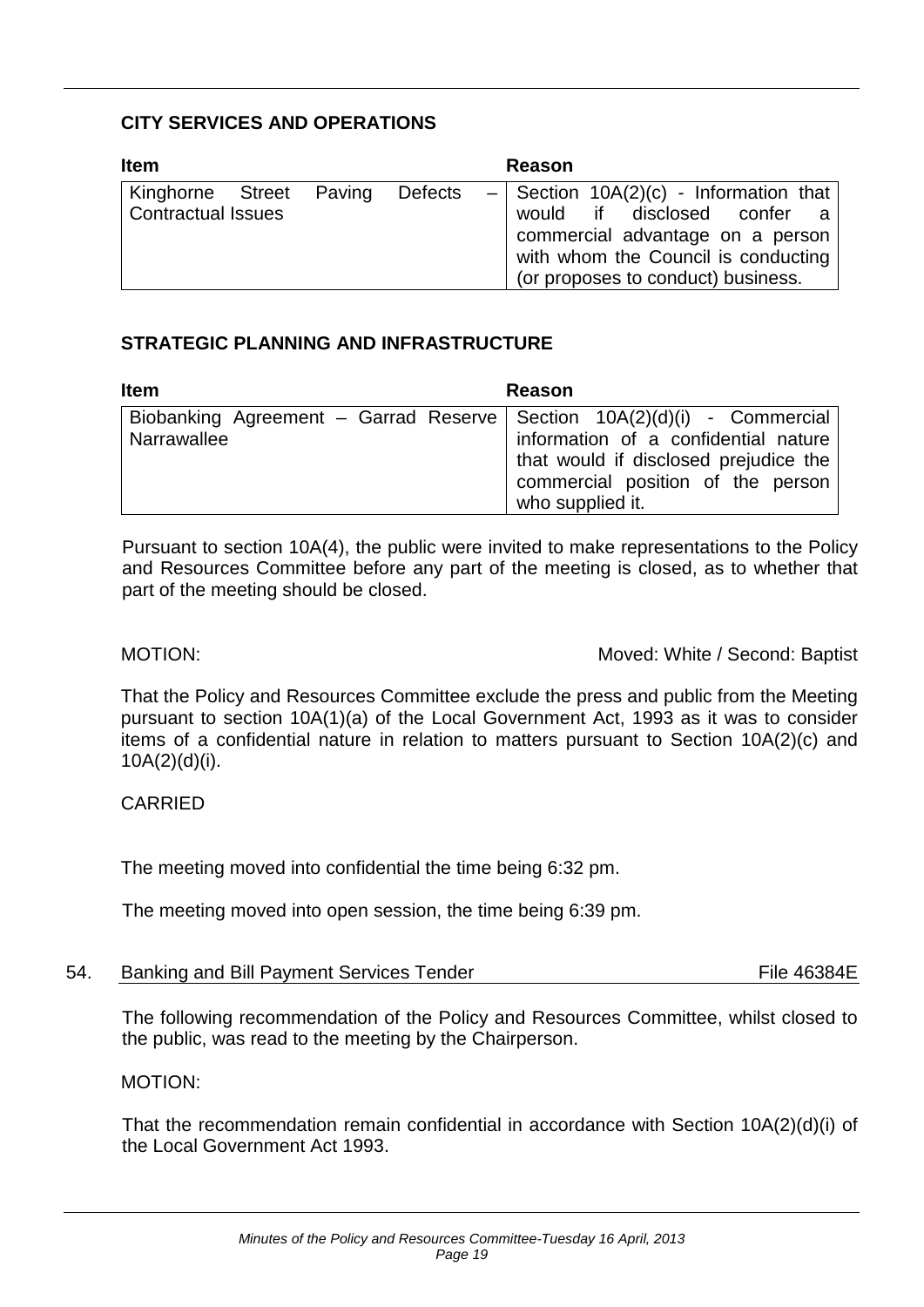# 55. Tender – Provision of Legal Services 2013-2016 File 46914E

The following recommendation of the Policy and Resources Committee, whilst closed to the public, was read to the meeting by the Chairperson.

#### MOTION:

That the recommendation remain confidential in accordance with Section 10A(2)(d)(i) of the Local Government Act 1993.

| 56. |  | Kinghorne Street Paving Defects - Contractual Issues | File 40780E |
|-----|--|------------------------------------------------------|-------------|
|-----|--|------------------------------------------------------|-------------|

The following resolution of the Policy and Resources Committee, whilst closed to the public, was read to the meeting by the Chairperson.

MOTION:

RESOLVED that in accordance with the Committee's delegated authority the report on Kinghorne Street Paving Defects – Contractual Issues be received for information.

| 57. | Biobanking Agreement - Garrad Reserve Narrawallee | File 46748E |
|-----|---------------------------------------------------|-------------|
|-----|---------------------------------------------------|-------------|

The following resolution of the Policy and Resources Committee, whilst closed to the public, was read to the meeting by the Chairperson.

MOTION:

RESOLVED that in accordance with the Committee's delegated authority, Council note the progress of this project.

### **GENERAL BUSINESS**

| 58. |  |  | Additional Item – Ulladulla Civic Centre – Furniture and Fittings | File 37026E |
|-----|--|--|-------------------------------------------------------------------|-------------|
|-----|--|--|-------------------------------------------------------------------|-------------|

MOTION: MOTION: MOTION:

RECOMMENDED that Council

- a) Undertake an Expression of Interest process inviting community groups to outline their requirements to access furnishings fittings and other materials no longer used by the Ulladulla Civic Centre; and
- b) Receive a report on the matter.